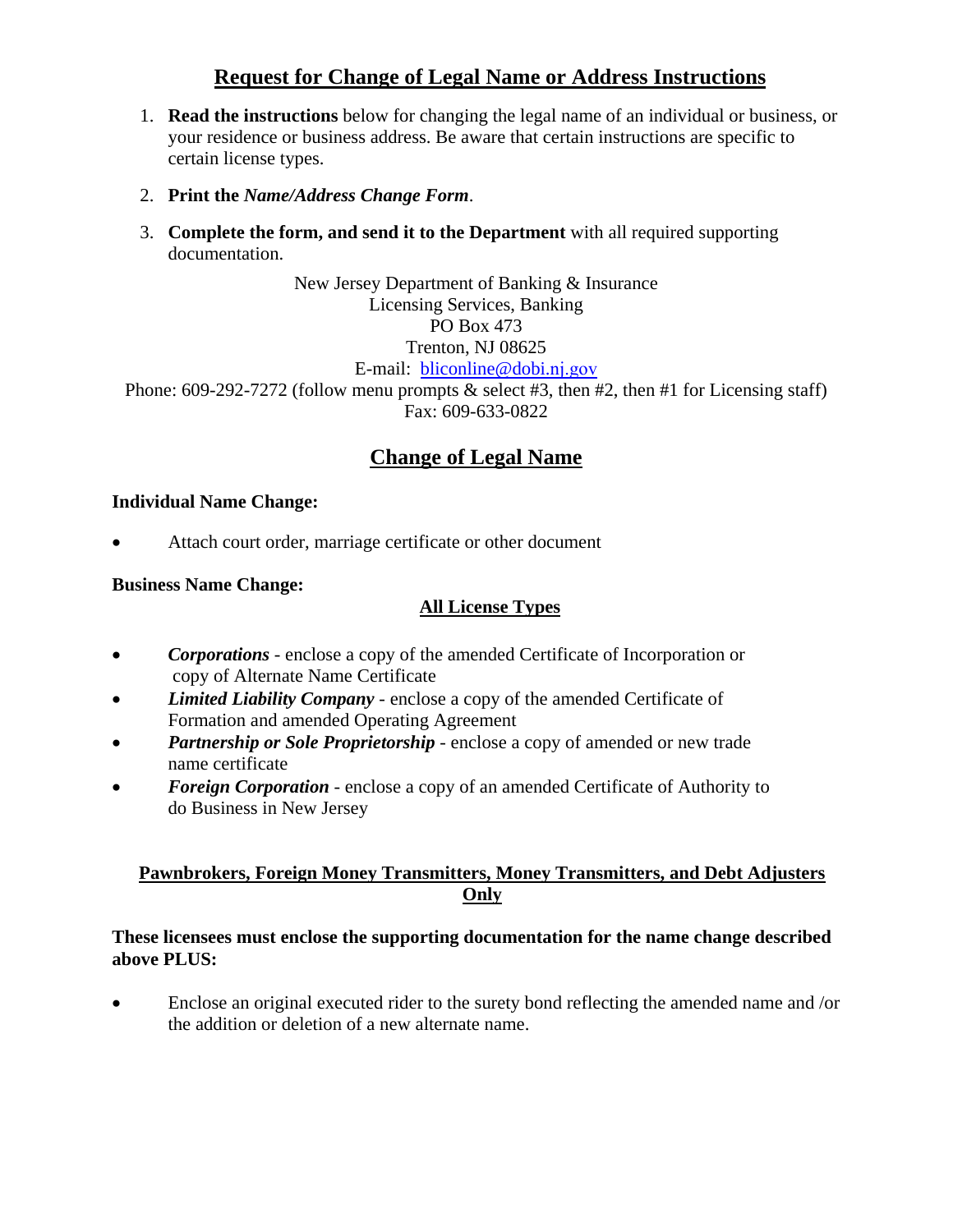# **Business Address Change**

## **All License Types**

• Complete the change of address information on the Name/Address Change Form

### **Home Repair Contractors Only**

- Enclose a copy of the deed, lease or rental agreement for the new business location (even if a residence).
- Enclose (2) two photographs of the location in which the business sign is visible OR if a residence, copies of letters to the post office and telephone company advising of the use of the new residence as a home repair business.

### **Check Cashers Only**

- Enclose a copy of the deed, lease or rental agreement for the new business location *Note:* The agreement **MUST** be executed between the licensee and the landlord/property owner. If a sublease is involved, there **MUST** be written evidence of the landlord's knowledge and acceptance of the subleasing arrangement
- Enclose (4) four photographs of the location two exterior and two interior
- Provide a written physical description of the location to be licensed
- Provide evidence of compliance with local zoning requirements, specifically identifying that a check cashing operation may be located at the proposed site, in the form of a letter from the local zoning officer
	- Identify any other businesses being conducted or intended to be conducted at the office location to be licensed. *Note:* N.J.S.A.17:15A-47(f) states that a check casher is prohibited from engaging in business other than a business which primarily provides financial services at an office or mobile office. The statement providing this information must be notarized and must fully describe the nature and scope of any other businesses and how such other businesses will be physically separated from the proposed check cashing business.
- Enclose a certified survey demonstrating that the proposed location is **NOT** within 2,500 feet of any other existing licensed check casher principal or branch office location – *Note:* Documentation **MUST** clearly state that there are **NO** check cashing offices within 2,500 feet

### **Pawnbrokers, Foreign Money Transmitters, Money Transmitters, and Debt Adjusters Only**

### **These licensees must enclose the supporting documentation for the address change described above PLUS:**

Enclose an original executed rider to the surety bond reflecting the new business address.